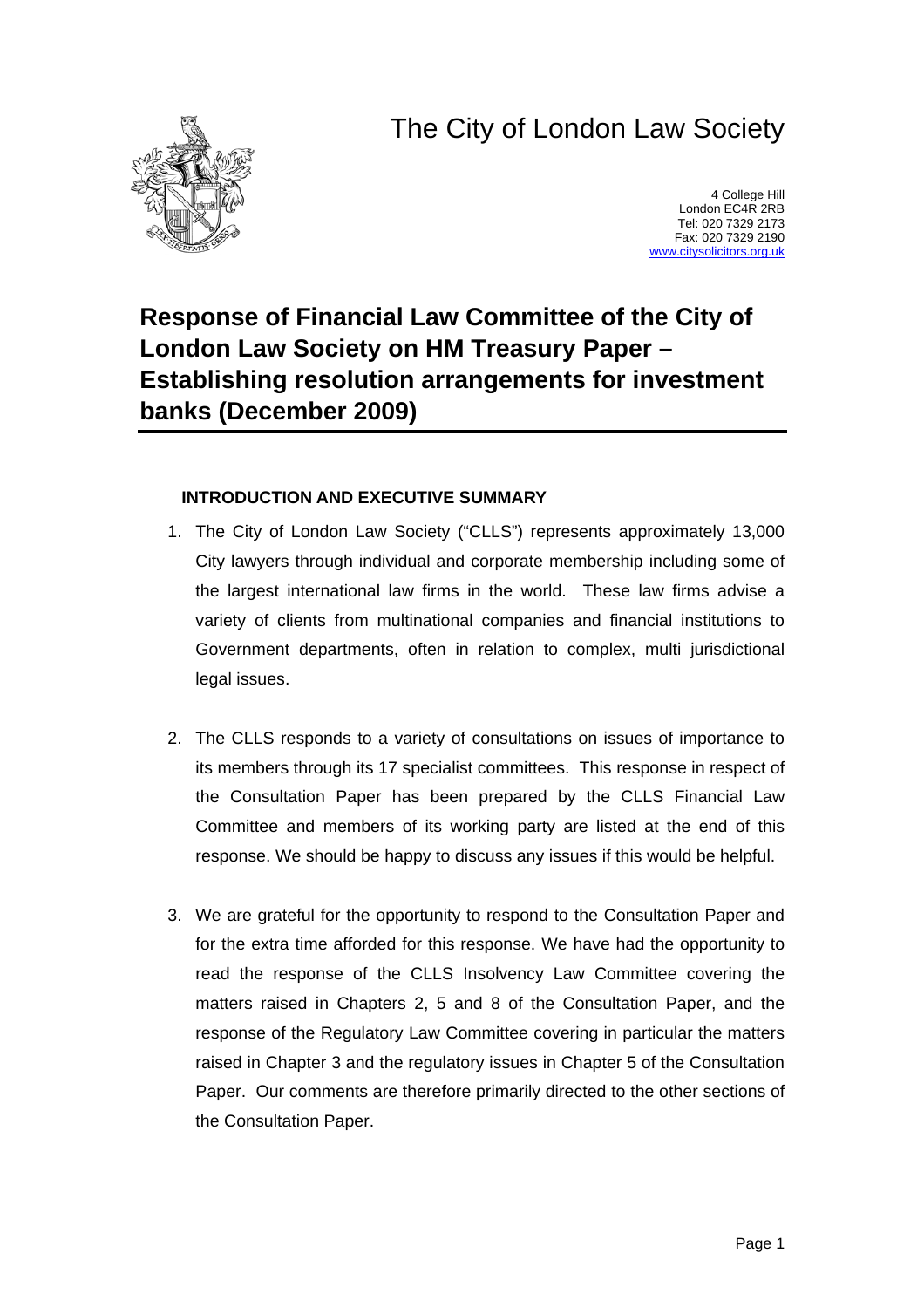- 4. There are in all three submissions from CLLS Committees expressions of concern about an over-heavy reaction to the recent crisis and the failure of Lehman, which risks imposing very heavy burdens on market participants. There are a large number of other complex regulatory measures in the pipeline. We urge that a "proportionality" review is carried out before introducing measures, particularly those of a regulatory nature, to ensure that they do not impose undue or unnecessary burdens or cause confusion and that they do not un-necessarily affect competitiveness of firms in the market place or curtail access to the market.
- 5. Importantly, we consider that many of the issues addressed are not unique to investment banks. The issues relevant to the Lehmann insolvency are in many cases a result of the factual situation and only to a limited extent capable of improvement through a legislative means. Of these a special insolvency process appears less important than addressing the confusion that the courts have found in the FSA rules and in ensuring that record keeping requirements are appropriate.
- 6. One of the key benefits of the English legal system, which we believe is shared by its general insolvency laws, is the flexibility of those systems to deal with difficult and changing situations. We recommend therefore that care is taken not to disturb that flexibility.
- 7. We note that the CLLS Insolvency Law Committee considers that a strong case needs to be made before any new insolvency procedure or modified insolvency procedure is introduced. There are now over 20 "special" insolvency procedures in the UK. For the reasons stated by that Committee we very much support a "light touch" approach to any modifications to the existing administration regime for an insolvent investment firm. We consider, however, that the proposed special objectives would provide clarity and transparency both for the administrator and the counterparties as a variation of the standard objectives in an administration and would support their introduction in the case of administration of an investment bank (or indeed more generally for businesses holding third party assets). This might be better done by amendment to the Insolvency Act than by creating a special regime. As regards the proposals for a bar date for client asset and client money claims, we are strongly of the view that these would be a useful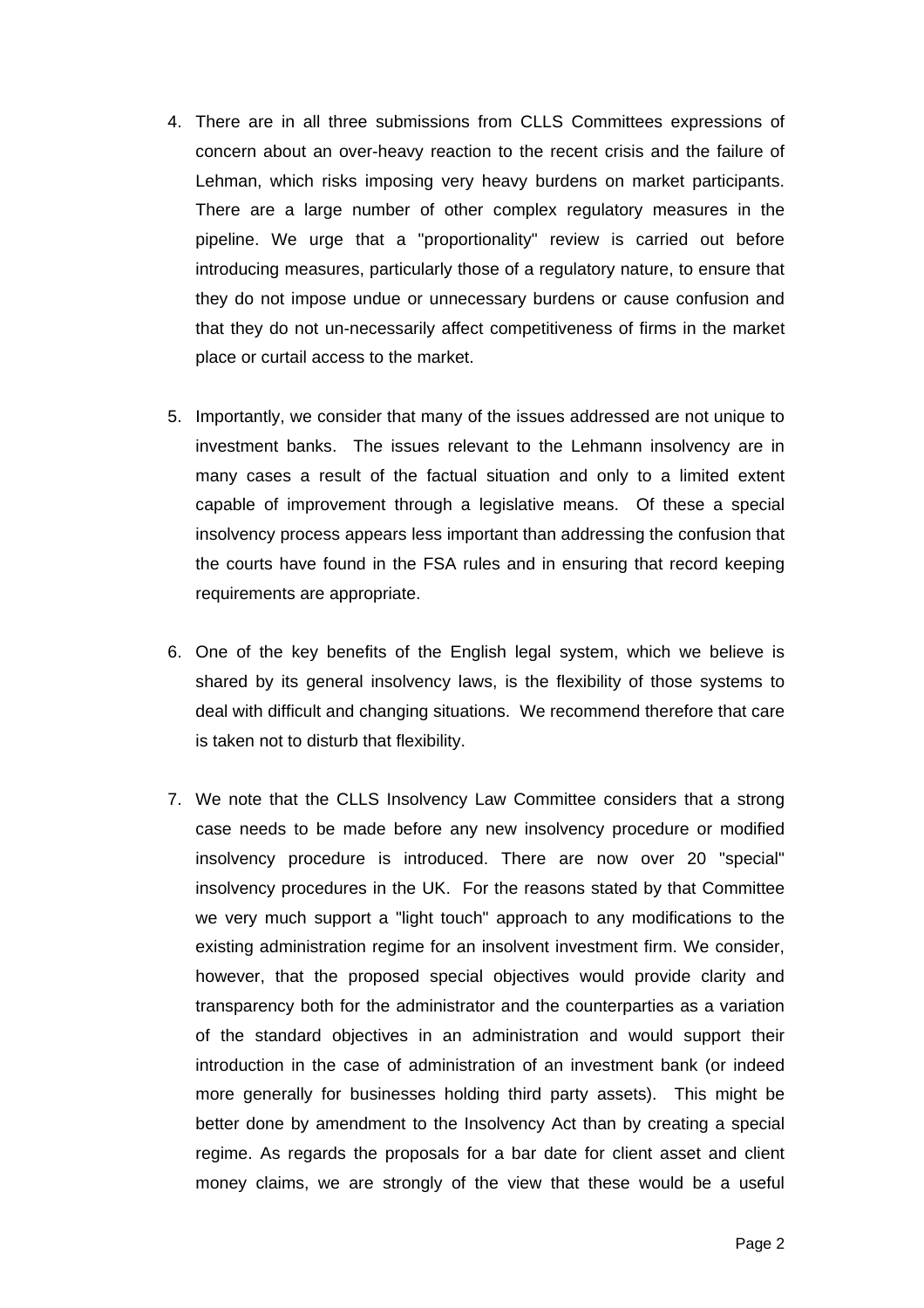modification to the insolvency legislation, but applicable in all cases where third party assets are held by an insolvent business, not just investment banks, and should operate to bar proprietary claims not only against the company and its administrator/liquidator, but also against any third party to whom assets are distributed.

- 8. We also agree with the views of the Insolvency Law Committee that, rather than lowering the standard of care for an administrator's duties (or attempting to come up with an alternative formulation for the standard of care), an administrator will be sufficiently protected if his duties are linked to the pursuit of the special objectives.
- 9. We, like the Insolvency Law Committee and the Regulatory Law Committee, are very concerned about the proposals in Chapter 5 of the Consultation Paper and, in particular, the proposals for the appointment of the Client Asset Trustee (**CAT**). We consider that these proposals are likely to add to the cost and complexity of the administration without giving rise to any real benefit. To have separate officeholders appointed in respect of the client assets and the general estate would inevitably lead to duplication and potentially litigation regarding the respective roles. We strongly urge the abandonment of these proposals.
- 10. On the cross-border side, we believe that there is no easy answer to the cross-border issues and ultimately we suspect that the UK Government can only legislate for UK firms while monitoring closely the international developments referred to in Chapter 8 to ensure that the UK proposals are not inconsistent with these developments, as well as participate in international discussions to seek to achieve maximum harmonisation, whether at EU level or through other international treaties.

#### **CHAPTER 1**

The aims discussed in the Consultation Paper are worthy. We would make only 3 points:

• HMG should guard against the temptation to have an over-elaborate response, which would impose unnecessary burdens on investment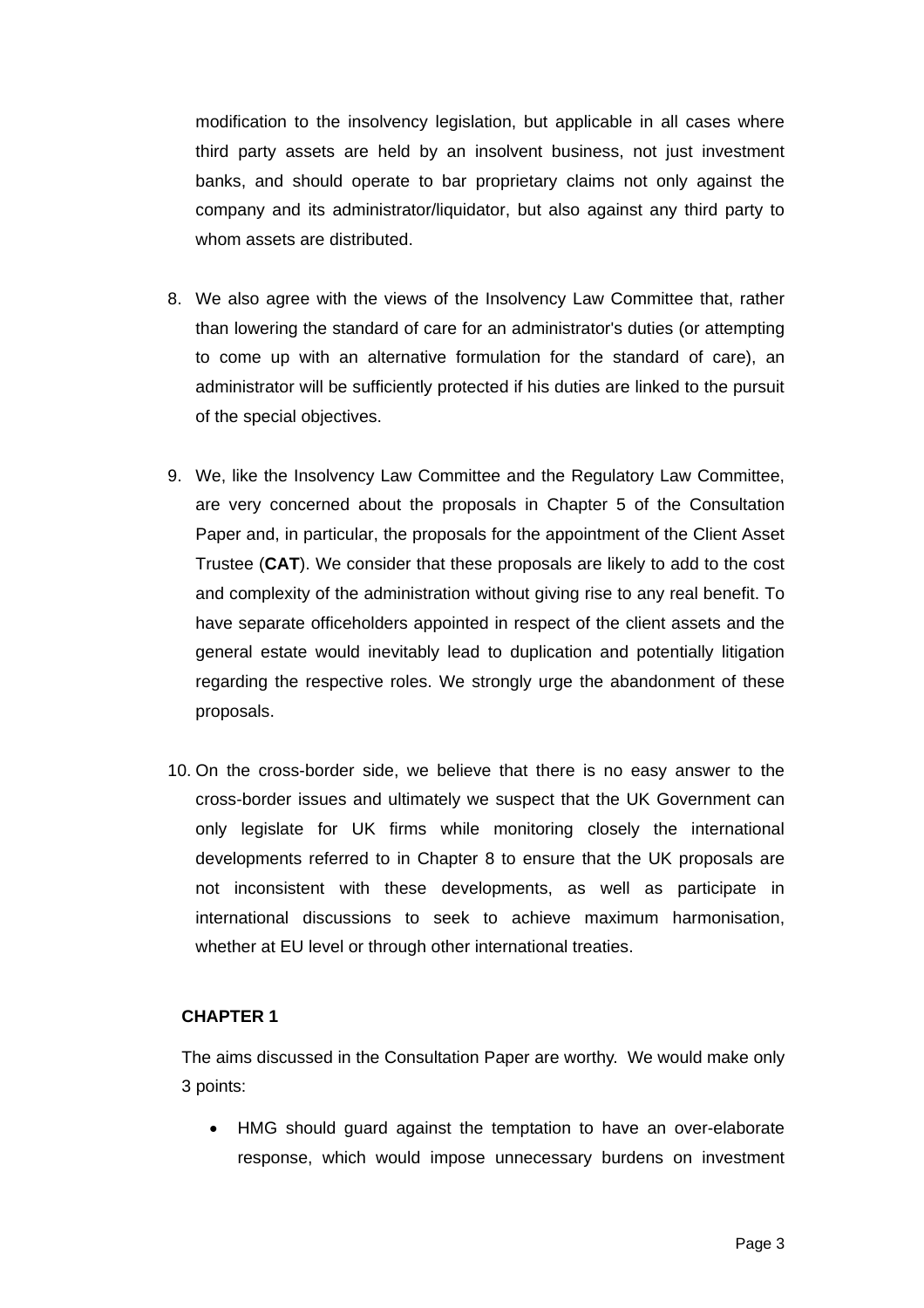businesses and potentially damage the reputation of London as a place to do business;

- A number of the matters dealt with in this paper are matters where the EU and G20 initiatives may also apply. It is particularly important to ensure that UK legislation meshes well with EU legislation: a good example is the proposed definition of "investment bank" (on which our views are sought in **Question 1**), which is unexceptional, but, if the EU were to adopt a different approach to that in Conditions 1 and 2, then the UK approach should be aligned rather than a different definition maintained. It is therefore important that HMG engages fully in the EU legislative process and that legislation allows for amendment to achieve alignment. This assumes that the EU approach leaves the relevant areas of legislation with Member States and greater adjustment and review would be needed if measures such as living wills were regulated by a European body;
- Issues arising in the collapse of Lehman were inevitably complex, given the size and complexity of the failed business. We discuss this in detail in response to Chapter 4. It is inevitable that in such large insolvencies, resolution cannot be achieved overnight and it is important to disentangle those issues which can be addressed from those which cannot. It should also be noted that issues related to third party assets can arise in any business that holds such assets, not only investment banks. There is therefore a case for recognising this through changes to general insolvency law rather than mechanisms limited to "investment banks" as defined.

#### **CHAPTER 2**

We are in broad agreement with the views of the Insolvency Law Committee's response to this Chapter and would refer you to that response.

#### **CHAPTER 3**

We endorse the views of the Regulatory Law Committee in response to this Chapter.

We will not therefore comment on these, save to say that there needs to be a proper balance of resources between banks updating substantial plans for a relatively rare event and the conduct of day to day business, so that it would be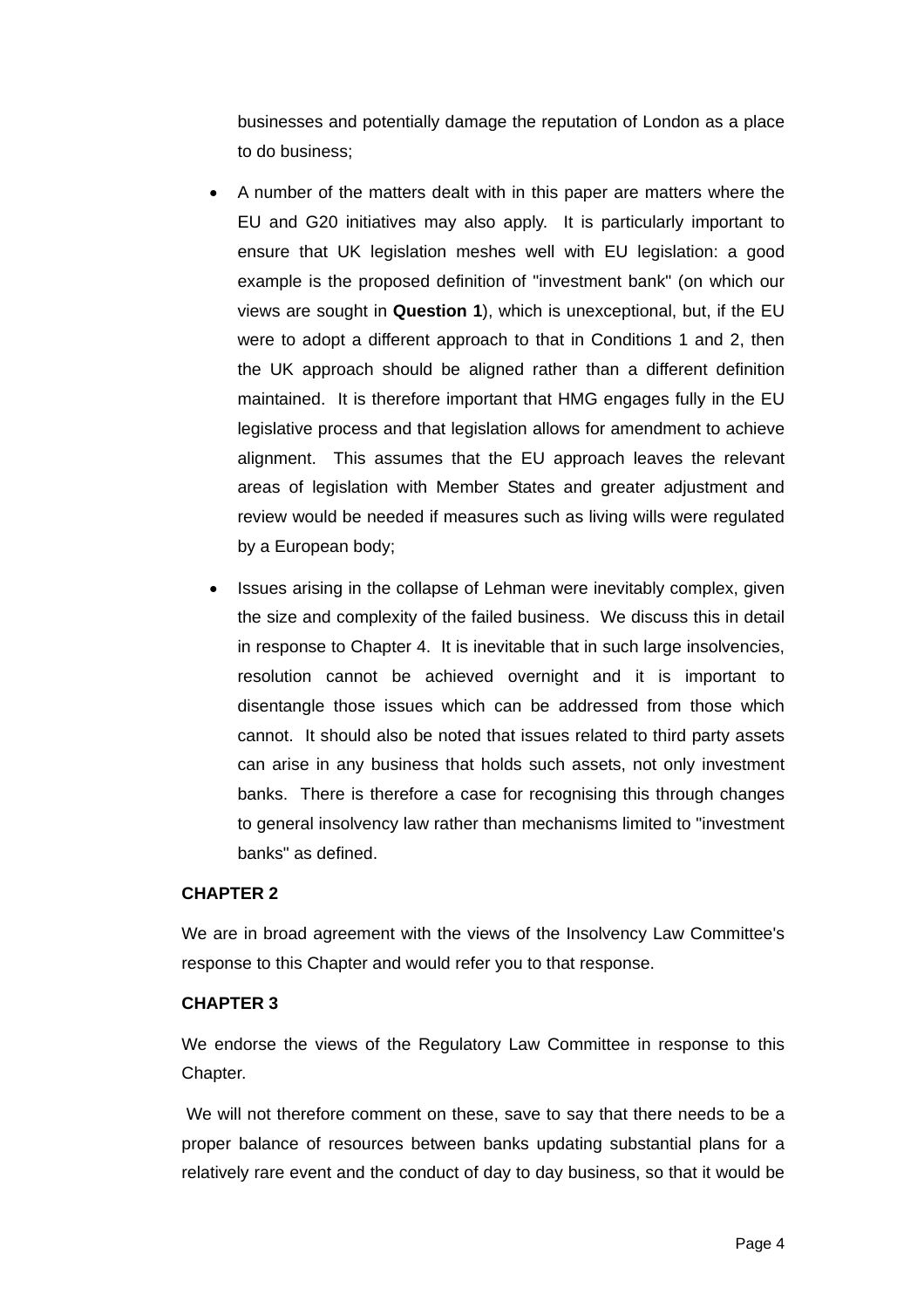more efficient if methodologies of record keeping that are relevant to day to day business can be utilised to provide the underlying data for a "living will", since this would be less costly and provide better incentives for investment firms to continue to do business in London than complex and expensive separate systems. As we remark in our comments on Chapter 4, we consider that it is inevitable that a business in steep financial decline is likely to let aspects of its affairs slide and the more separate the processes required, the more likely that they will be neglected.

#### **CHAPTER 4**

#### **1 General comments**

HM Treasury states at paragraph 4.2 of the Consultation Paper that the key issue for the Government is to ensure that the legitimate and reasonable expectations of clients for the protection and return of money and assets are met in a manner that allows for the maintenance of a flexible and competitive market for investment business.

By this we assume that HM Treasury recognises that there is a need for a balance between the legal and practical protections that can be given to clients' assets and monies against a firm's insolvency, and the cost and burden that those protections inevitably bring. There is little advantage in designing and implementing a system of protections if those protections are too expensive in practice and damage the competitive position of the UK.

It is also crucial to bear in mind that many of the difficulties arising in relation to the return of client assets and money in the Lehman insolvency were the product of practical issues, as HM Treasury describes at paragraph 4.6 of the Consultation Paper. While many such problems can be resolved through changes in regulation and changes to how investment banks are 'resolved', there is no quick and ready solution to guaranteeing the speedy return of all of a client's assets and money in the event of insolvency. In the imperfect and highly complex world in which investment banks operate, it is as much the responsibility of clients to recognise and manage that risk, as it is the responsibility of the investment banks and regulators to try to ensure that material risks do not arise. Again, that is another balance that we believe the Government needs to be careful to strike.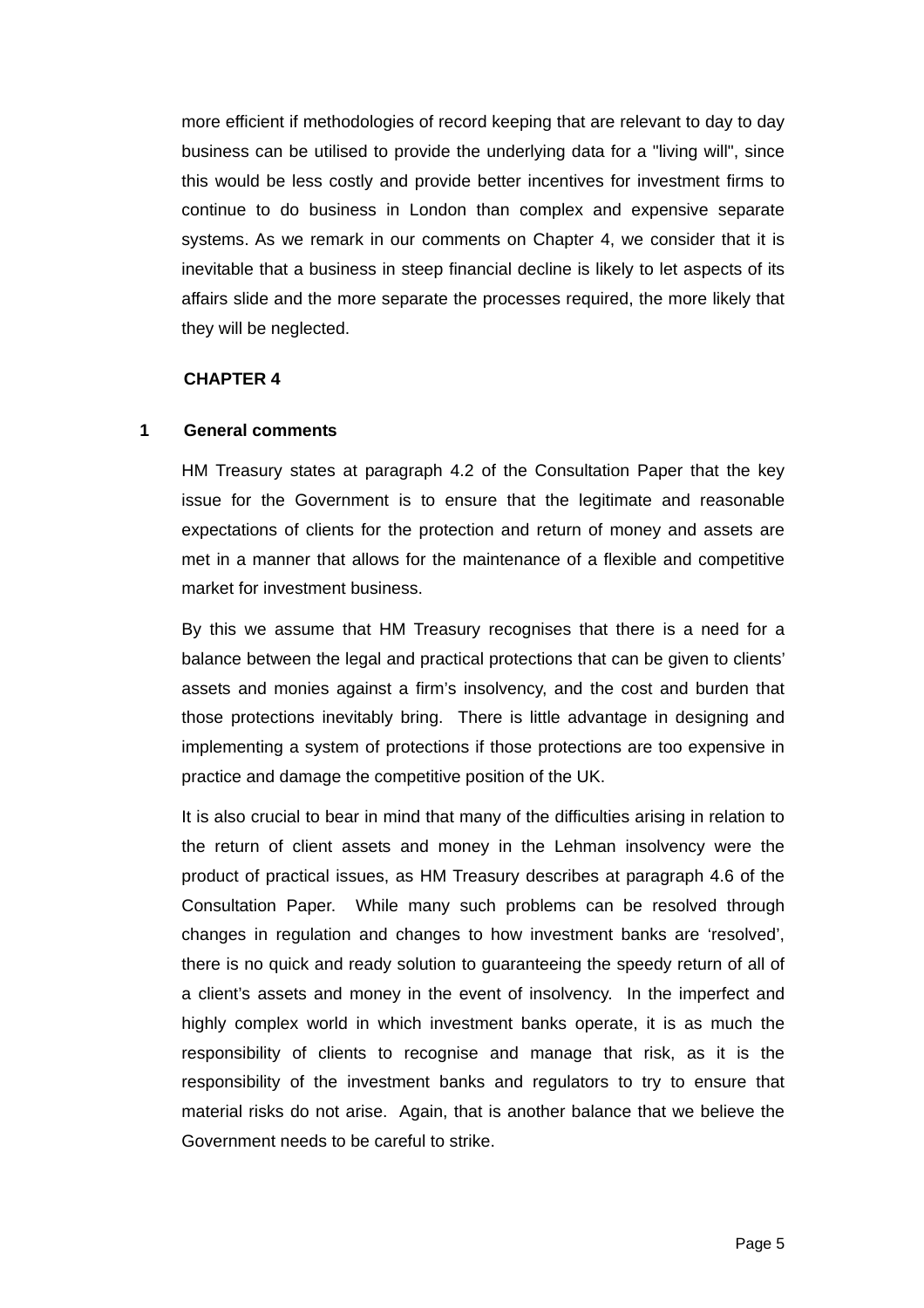Finally, we note that the Government believes that the underlying existing protections for client money and assets are generally fit for purpose (see paragraph 4.23 of the Consultation Paper). At least with respect to the FSA's client money rules (i.e., Chapter 7 of FSA's Client Assets sourcebook), we would question this. In the Lehman court case, the courts found that what looked like a "relatively straightforward and intelligible code" for the holding and return of client money was in fact "patently inconsistent and flawed in certain significant respects" with "patent errors" in both rules and guidance. Indeed, the courts decided that aspects of the rules multiplied and aggravated the client money problems faced in Lehman.

So, while we agree that the underlying conceptual structure  $-$  i.e., the client money trust – is sound, FSA's rules implementing that trust, especially on a firm's default, cannot be described as 'fit for purpose'. One of the most urgent tasks, therefore, in the reform of client money protection is a review of the regulatory regime itself to correct the deficiencies that the courts have identified.

**2 Specific responses - Chapter 4 – Reconciling and returning client property**

#### **A. Question 35**

**Should the Government look to provide clarity over how shortfalls in client asset omnibus accounts are treated on insolvency? Should the Government look to provide clarity over when clients' entitlement to their assets should be calculated?** 

Yes, we agree that the Government should look to provide clarity over the treatment of shortfalls in client asset omnibus accounts, and as to the time as at which client's entitlements should be calculated.

It goes without saying that this topic requires careful consideration to ensure that there is clarity as to what entitlements are protected. In particular:

is protection to be limited to client's beneficial ownership interests (accepting that these may not always be in the underlying securities, but in the firm's contractual and other legal rights against relevant securities depositaries)?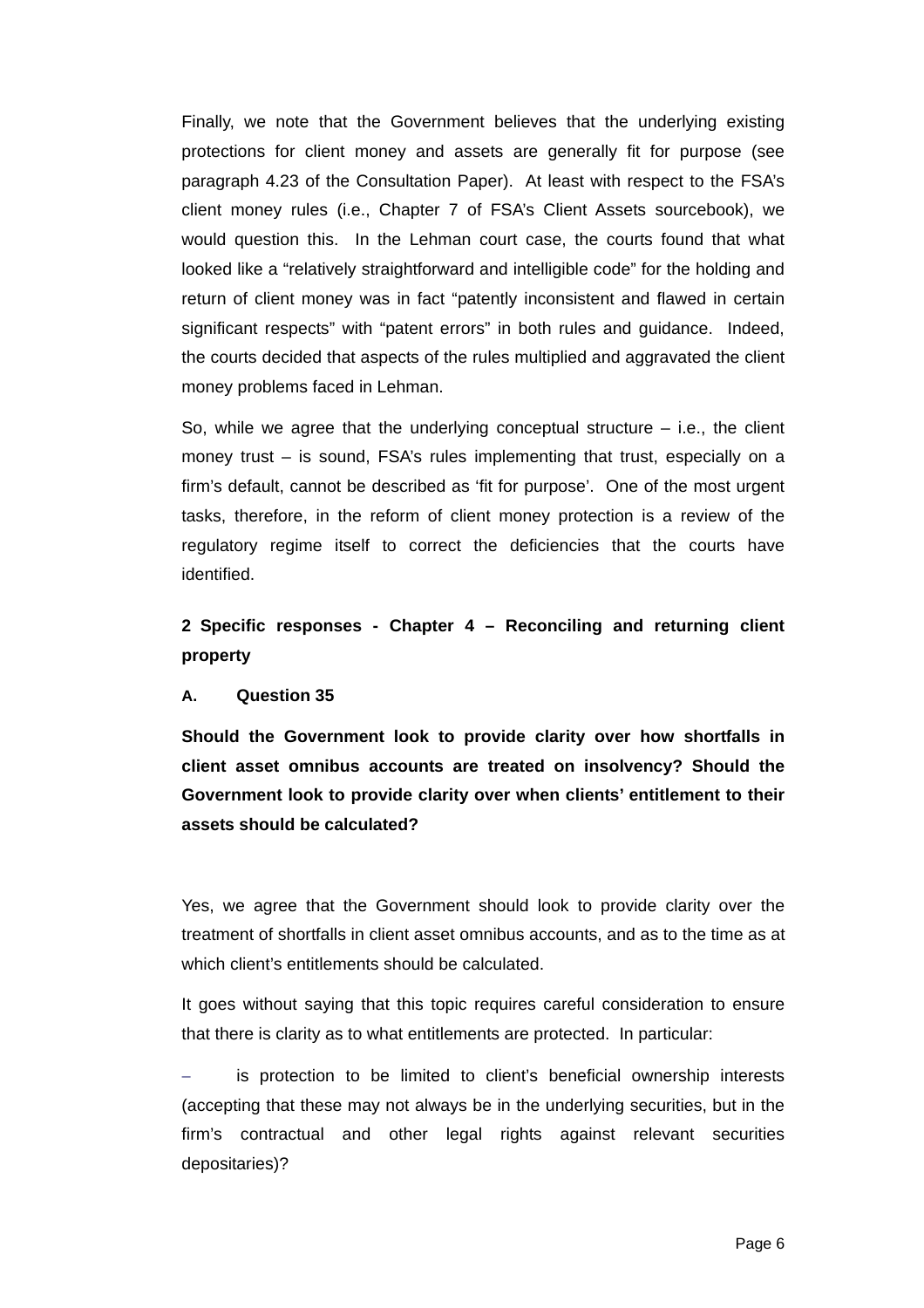should it extend to clients whose securities should have been segregated in the account, but were not?

what happens should securities be taken out of or added to the omnibus account when there is a shortfall on the account (e.g. where a client sells his stock and stock is delivered out of the account), whether before or after the point of calculation of entitlement?

should the level of protection depend upon the cause of the shortfall? (E.g. if the shortfall can be attributed to a partially-failed purchase affecting a particular client, should the shortfall be borne by that client or shared on a prorata basis?)

General pools of assets for sharing of losses can cause great harm and should be avoided. Great care needs to be taken to avoid creating unwanted pools. In the Lehman Claims Resolution Agreement shortfalls are determined on a stock line by stock line basis. Entitlements and losses should follow that analysis and not any broader pooling.

Given the international nature of securities holdings and the various international initiatives in this area, we would urge the Government to look for solutions which take these into account and to participate in those international initiatives.

#### **B. Question 36**

**Do you agree with the Government's proposal of mandating warnings over the implications of allowing re-hypothecation and omnibus accounts in relevant agreements? Should firms be required to offer clients designated named accounts at custodians?** 

We would not regard this as a matter for legal intervention.

It is not obvious to us that there is any form of widespread misunderstanding in the market as to the legal effect of rehypothecation, or as to the risks (and indeed advantages) of allowing firms to operate omnibus accounts. Consequently, we consider that mandatory warnings are not strictly necessary.

Further, it is unclear what benefit would really be delivered by a mandatory warning recommending that clients negotiate limits on the firm's right of use, if the parties are to remain free (as they should be) to negotiate limits or not. And as limits are commonly negotiated and agreed to today, it would be surprising if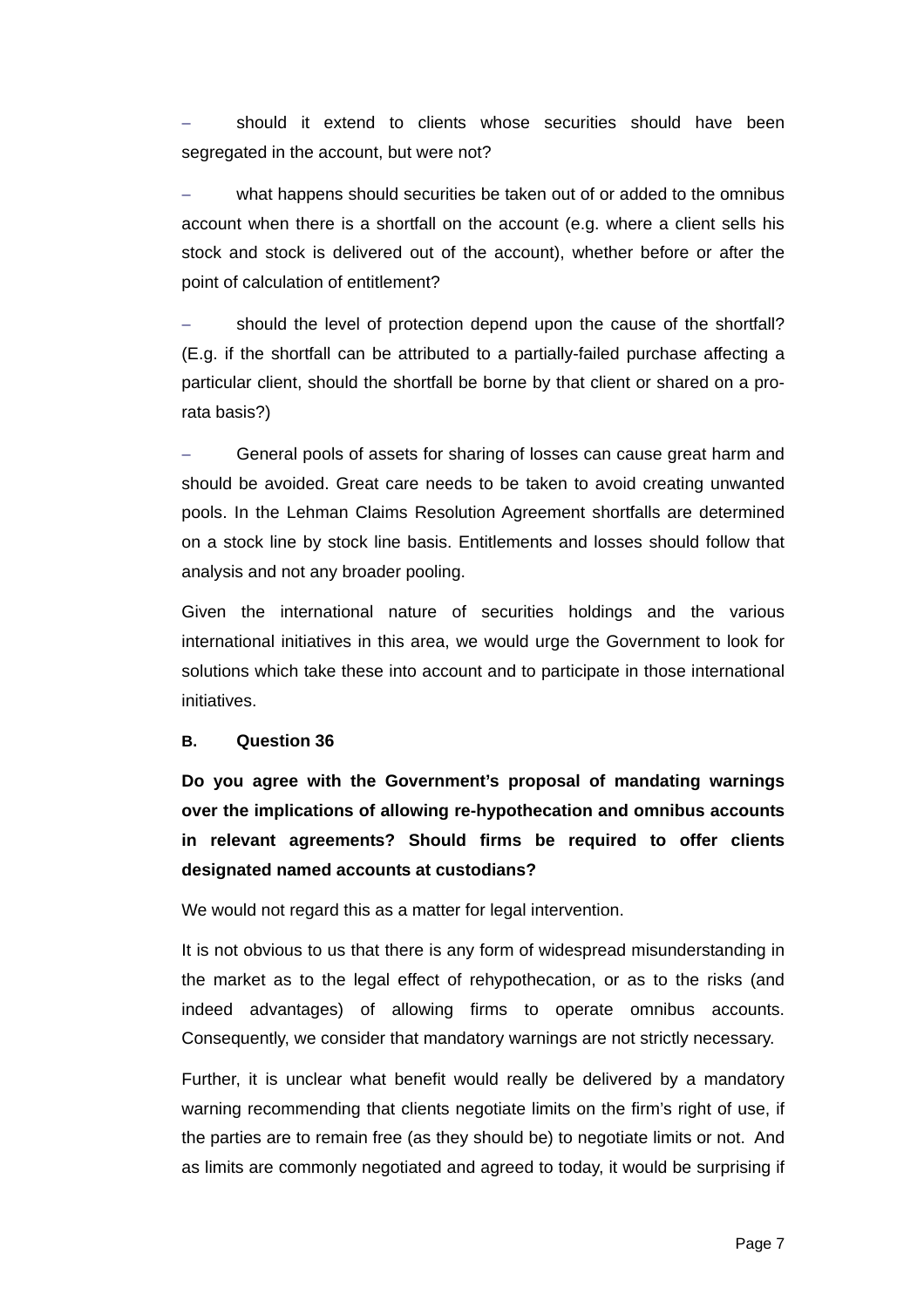anyone really needed a reminder. (On a smaller point, we assume that the Government does not intend that any warnings by firms would "recommend" the negotiation of limits (see paragraph 4.34), but would merely remind clients that this is something they ought to consider.)

As to whether firms should be required to offer designated accounts rather than omnibus accounts, we again believe that this can and should be left to the parties to negotiate (given the likely costs). We would also warn that designated accounts are not the panacea that some suggest, as they also carry risks that need to be appreciated and managed:

the greater the number of separate client accounts that a firm operates, the greater the likelihood that assets/money will be credited/debited (due to operational error) to the wrong client account, and the firm's systems and controls must be sufficiently robust to manage that risk.

given that risk, an administrator will still have to undertake a reconciliation exercise to ensure that each account has the correct assets/money credited to it and to resolve breaks (although we would hope that this would be easier if the firm's systems and controls were sufficiently robust in the first place).

the Government should be aware that designated client money accounts are already a feature of the FSA's client money rules, but are subject to pooling on the firm's insolvency, i.e., a client is still exposed to shortfalls on other pooled accounts, even though its designated account is whole.

In addition, it ought to be remembered that firms, including UK entities for which the UK is lead regulator, may not be able to open separate designated client accounts in overseas jurisdictions – local law might require all assets to be credited to a single account, or even regard all of the assets as belonging to the firm, regardless of the account to which they are credited.

#### **C. Question 37**

### **Do you agree with the Government's aim to encourage clarity in contractual agreements? If so, how is this best achieved?**

In the wholesale markets we do not see this as an area for legal intervention. At most, FSA might set out its expectations as to 'best practice', and then monitor how firms approach and achieve greater clarity.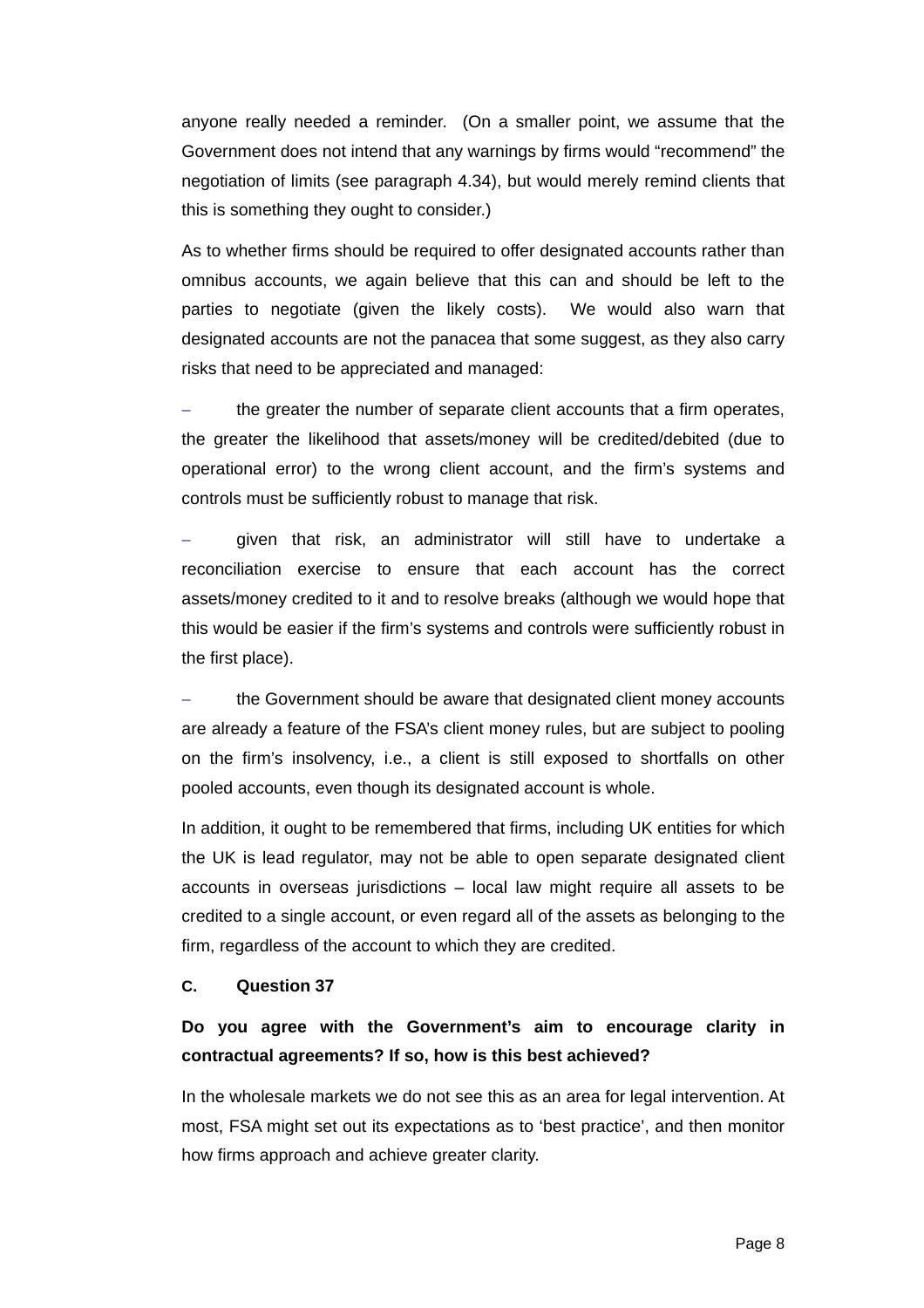#### **D. Question 39**

**Do you agree with the Government's proposal of increased reporting requirements for systemic investment firms? If so, are there any issues around the timing or content of reporting that the Government should consider?** 

This is primarily a regulatory issue so not addressed in this response, other than to say that this is an area where a balance between what is valuable to clients, but not overly expensive or burdensome, needs to be maintained. In particular given the huge volatility which accompanies a failing firm it may be impossible to avoid a breakdown in record keeping in the last few days and tougher reporting requirements may not in reality have assisted.

#### **E. Question 40**

**Do you agree with the Government's proposals for increased recordkeeping requirements for investment firms? Should the Government require settlement date record-keeping, as well as trade date recordkeeping on custody systems?** 

See response to Question 36.

#### **F. Question 41**

**Do you agree with the Government's support for increased audited disclosures by firms around client money and assets? Should Government require firms to make available audited client money and assets reports to clients?** 

We are unable to comment on these proposals until it is clear what auditors will be asked to do, and what would then be disclosed to clients.

#### **G. Question 42**

# **Should the Authorities clarify the scope of FSA CF-29 and centralise CASS oversight under one individual?**

We agree that there would be value in centralising CASS oversight in one approved person. However, we believe that it should be emphasized that the responsibility for a firm's compliance with its CASS obligations rests with a firm's senior management rather than just with the individual CF-29 to ensure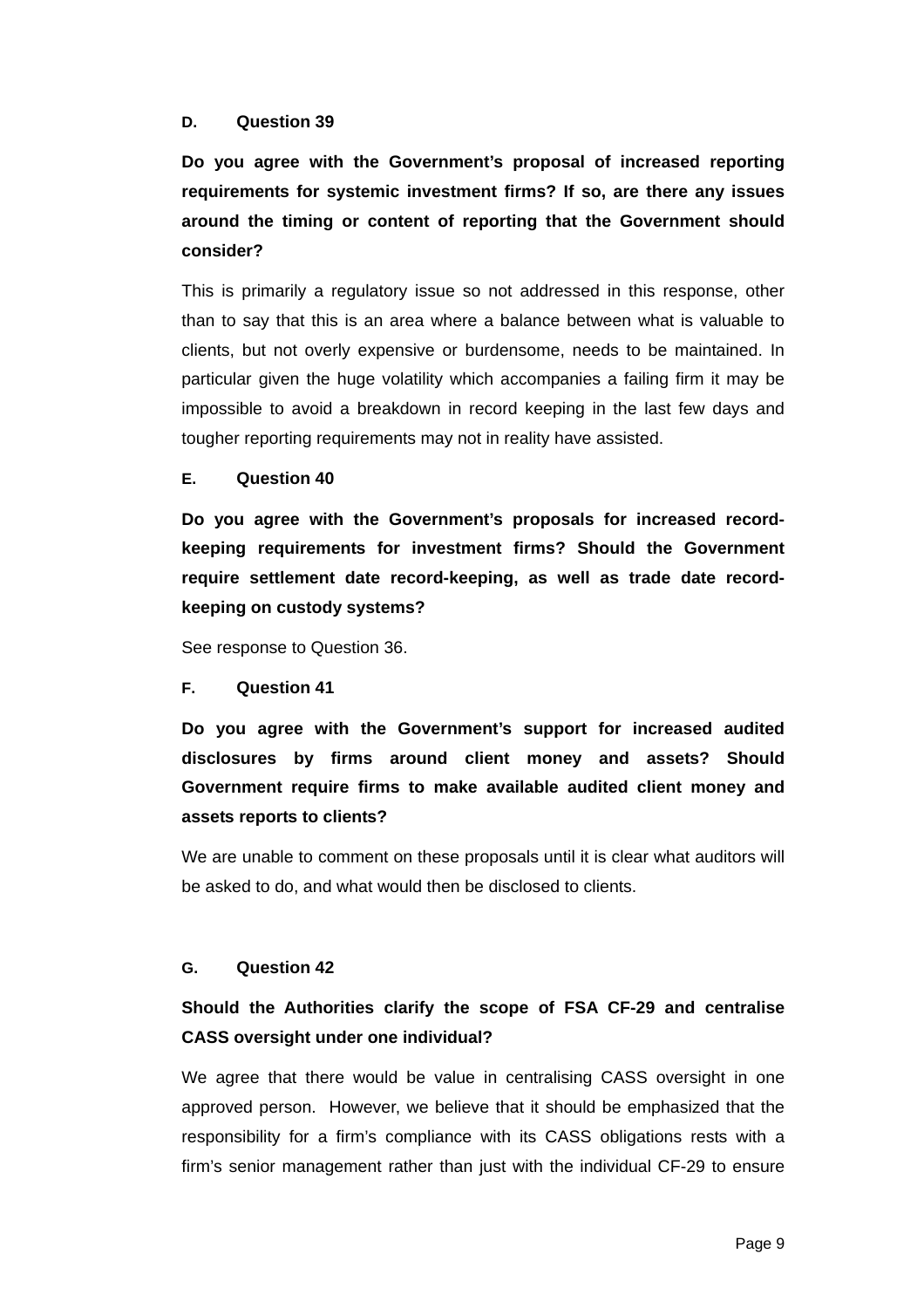that the firm's compliance with CASS is prioritised at the appropriate level within the firm.

#### **H. Question 44**

**Should the Government support the establishment of bankruptcy-remote vehicles for client assets through regulatory or legislative measures? If so, how could Government provide effective support?** 

We agree with the Government that the initiative shown by market participants in establishing insolvency remote vehicles is to be welcomed. Indeed, it may ultimately prove to be an effective way of managing some of the risks identified in this Consultation Paper. However, it is important that the Government does not take any action that may undermine the emergence of alternative measures.

#### **I. Question 45**

# **Do you agree with the Government's proposal of limiting the transfer of client money to affiliates, and jurisdictions where there are potentially interoperability issues with CASS?**

Yes in particular firms should assess and manage the risks arising from placing client assets and money with affiliates or in jurisdictions where local laws could cause problems for the return of the assets or money on a firm's insolvency.

#### **Question 46**

**Should firms that manage client assets be required to obtain letters from custodians stating that there are no setoff and liens over client assets in respect of liabilities owed in a principal capacity by the firm?** 

Yes, in principle, we agree. In any event such claims should be subordinated to client claims through relevant contractual terms.

#### **J. Question 47**

# **Should firms be required to have the capacity to separately pool client money relating to riskier activities?**

We believe that the FSA should consult more broadly on the appropriate regime for dealing with the client money held by a firm at the time of its insolvency. The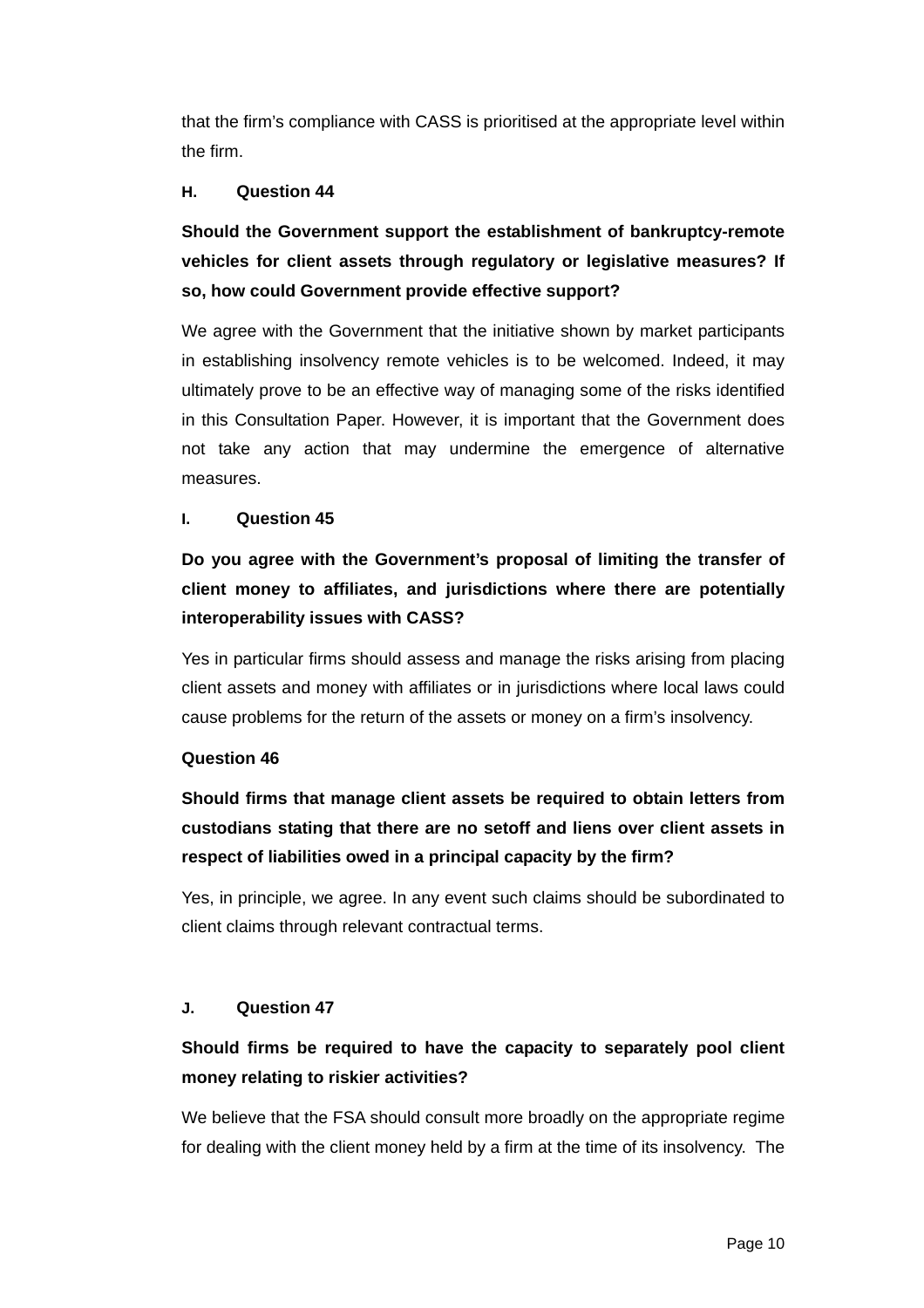question of whether the money should be held in a single or in multiple pools should be considered as part of that broader review.

#### **K. Question 48**

**Do you agree with the Government's proposals for establishing bar dates for client claims? How should clients' rights to their money and assets be affected by a failure to submit a claim by a bar date? Should the Government impose a legal duty on an administrator or trustee to impose a bar date?** 

Yes, we agree that bar dates should be introduced. We see no reason why an administrator/trustee should not be subject to a legal duty to impose a bar date, subject perhaps to being able to seek the courts' consent to not imposing one.

This may require a broader reform. A bar date may protect the insolvent estate from breach of trust claims but it does not impact on proprietary rights so that a claimant can still make a claim against another claimant who has wrongfully received a trust asset even if they did not notify the trustee. A review of trust law is required to allow recipients to be protected. This is what the LBIE scheme of arrangement was intended to achieve but was blocked by the court. The Lehman Claims resolution Agreement does not protect claimants. In effect the required reform would be that any client who has not submitted his claim prior to the bar date should be restricted to his claims as an unsecured creditor.

#### **L. Question 50**

**Would the Government's proposals in the area of client money and assets allow sufficient flexibility to enable investors and investment firms to meet mutually acceptable outcomes? Are the proposals 'futureproof' and do they have a limited negative impact?** 

We consider that the great strength and attraction of the UK financial market is the flexibility of its laws, and the freedom that firms and their clients have to agree the terms of their relationships, especially in the wholesale and institutional markets. We welcome the Government's recognition that it should not seek "to undermine the fundamental commerciality of such arrangements".

As noted above, we believe that there are elements to the Government's proposals that do require further consideration to ensure that this objective is achieved.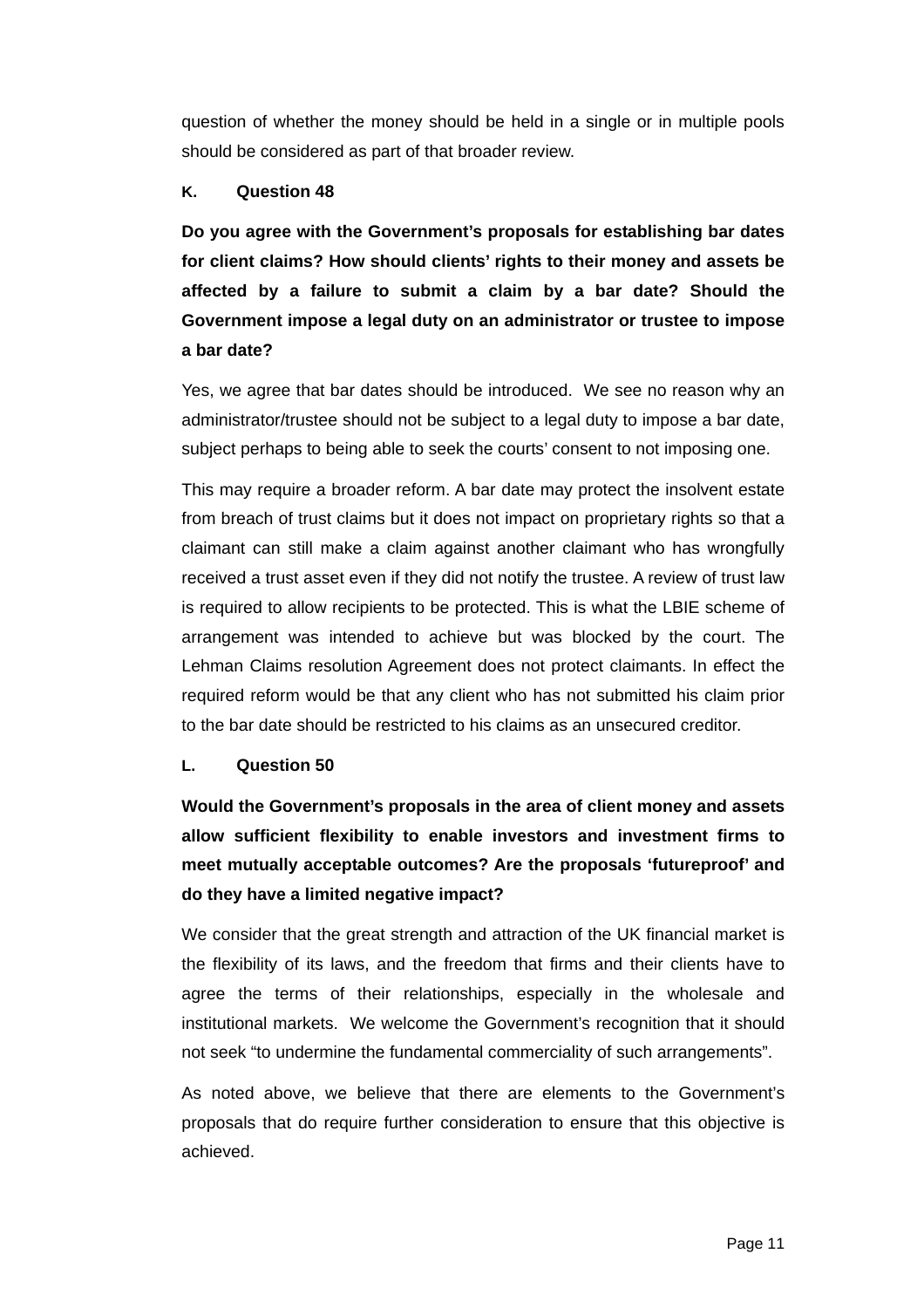We are doubtful that any regulation is wholly 'futureproof' – all rules that are designed to mitigate or manage risk need to be assessed as markets change, in order to determine whether they are still performing the intended role. Further consideration also needs to be given to the application of MiFID as it impacts on affiliates and we note that this is likely to be the subject of consideration in the court of appeal on Lehman. That appeal may end up taking a long time to be finally resolved so clarity going forward would be helpful

We are unable to comment on the extent of any negative impact.

#### **Chapter 5**

We wholly endorse the views of the Insolvency Law Committee and the Regulatory Law Committee that there is no need for a separate Client Asset Trustee. We consider that the proposals in this Chapter are counterproductive and would be likely to add to the cost and complexity of the administration without giving rise to any real benefit. To have separate officeholders appointed in respect of the client assets and the general estate would inevitably lead to duplication and potentially litigation regarding the respective roles. We strongly urge the abandonment of these proposals.

#### **A. Question 52**

**Do you agree with the duties and proposed scope of the CAT? Should the scope be widened to include all investment firms? Should the insolvency practitioner be appointed from the same insolvency practice as the administrator or from an investment firm?**

We believe the idea of a CAT is misconceived and would involve an unnecessary duplication of costs which would have to be born either by the owners of the assets or the creditors of the insolvent firm. Costs would only increase with the use of a separate firm, but the separate functions and duties would in any event involve huge duplication of effort. We recommend that the proposal is abandoned and that the adjustment of administrator's duties considered in Chapter 2 is all that is needed. An administrator appears in any event to be in the position of a trustee in relation to third party assets.

#### **B. Question 53**

**Do you agree with the Government's suggestions for how the CAT could be established? What do you see as the advantages and disadvantages of the two suggested methods of establishing a CAT?**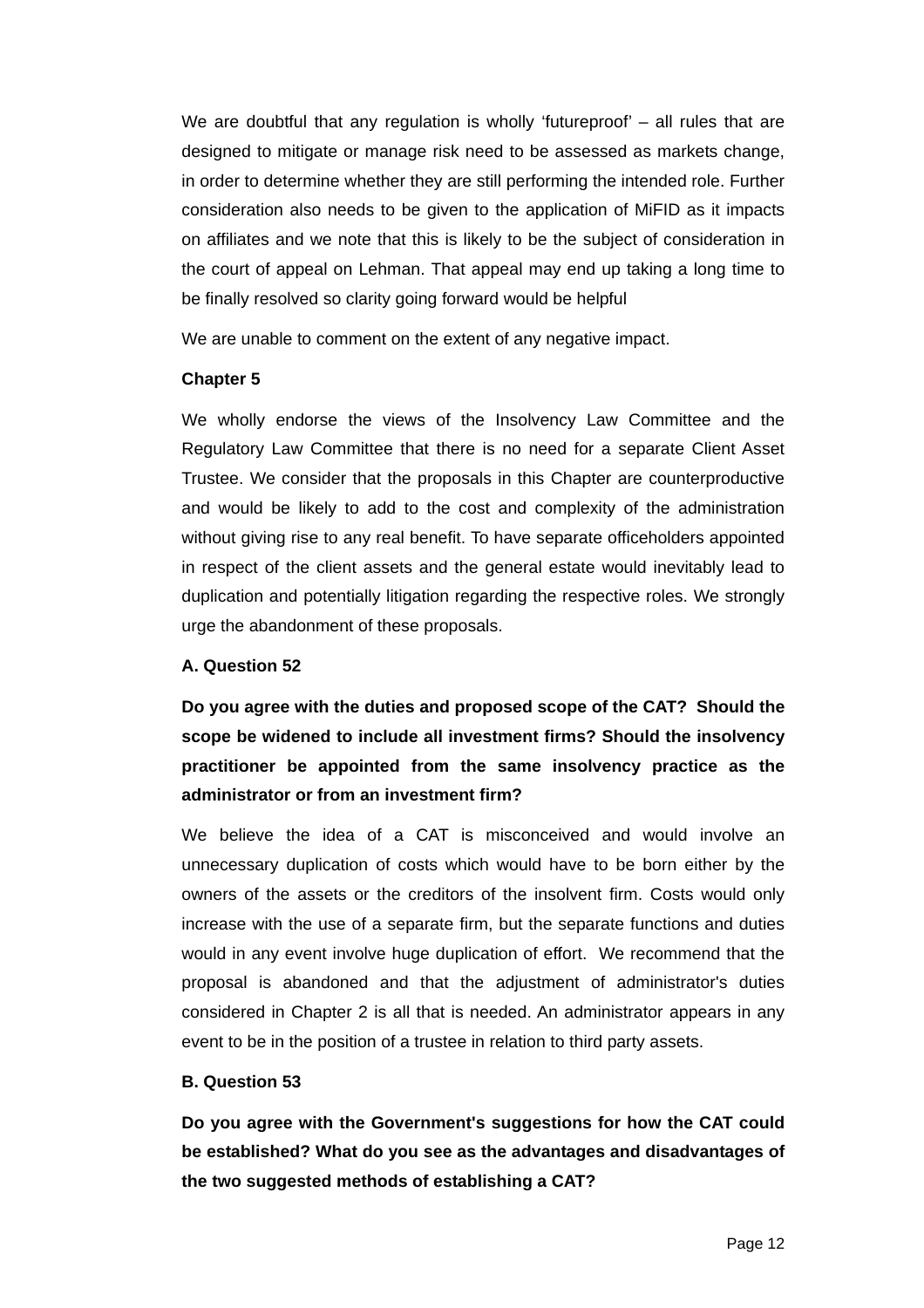As stated above we do not favour the CAT proposals at all. As the relevant assets are likely to be mixed with the assets of the failed investment bank, the proposal to vest the assets in the CAT would be productive only of litigation and uncertainty. If the CAT proposal were pursued the assets would need to remain vested in the company to the extent of its interest (which may be no more than a bare legal interest or a right of management of interests held in the name of a third party) and otherwise in the third party owner(s). Attempts to vest third party rights in a CAT could be regarded as expropriatory and an interference with property rights. This would not, however, in our view prevent the court regarding any officer with control of client assets as under the obligations of a trustee (to the same extent as the company) in relation to such assets.

#### **C. Question 54**

### **Should the costs of the CAT be funded from the client money and assets of the firm, or from the insolvent estate?**

Whichever way they are funded they will undoubtedly be higher than if there were no CAT and may well be double. There could be no justification for burdening the insolvent estate, if a separate officer were dealing. There would be a case for allowing a single administrator to make a small levy on returned client assets to fund his work in sorting out and returning client assets without burdening the insolvent estate.

#### **D. Question 55**

#### **Do you agree with the proposal to establish a CAT? Should the Government favour alternative measures for improving client outcomes, such as the proposal in Chapter 2 to amend the legal duties of administrators to require them to prioritise the return of client money and assets?**

We do not agree with this proposal. The clarification of the aims of the administration, the introduction of a bar date, the regulatory proposals regarding the reporting of client assets and money and restrictions on the use of affiliates as the bankers of client money would be better ways of contributing to the speediest possible return of client money and assets.

#### **E. Question 56**

**It is expected that any additional costs of the CAT proposal would be negligible due to the assumed faster return of client money and assets by the CAT, and the resulting fall in expected administration costs. Do you**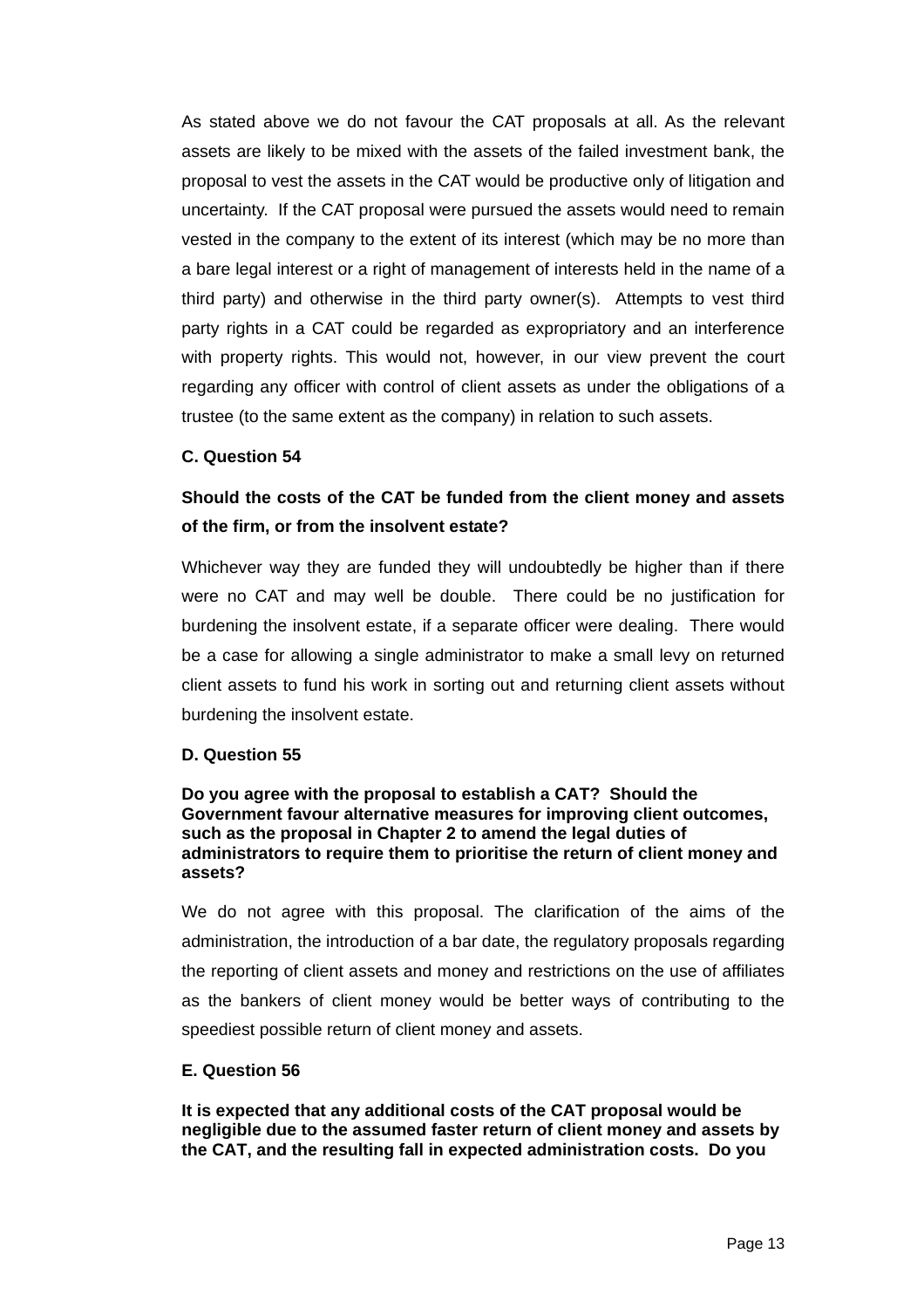#### **agree? If not, please provide an estimate of any costs that are likely to occur, stating your assumptions***.*

We are certain that the additional costs of this proposal would be very high because of the duplicatory nature of the role, the resource intensive nature of the work and the risks of litigation. We are doubtful that it would do anything much to speed up return of assets and in some respects would slow it down. While we cannot give estimates of costs as such, we can say that the overall costs of dealing with insolvent estate and third party assets would be likely to rise by a substantial amount – probably in the range 50-100%.

The latter part of this chapter and Questions 57-61 are largely regulatory in nature and the Regulatory Law Committee has responded. Their comments raise concerns about the burden that the proposals could place on smaller businesses. We would urge that measures should be proportionate to the size and complexity of a business and not "one size fits all".

In relation to **Question 57**, we do not think that an officer of the CAA would be suited to the role of CAT unless he was also an insolvency practitioner: in any event, he would need access to the resources of the type of firm to which suitable insolvency practitioners are likely to belong. These would not be found in the CAA (as it would not be constantly dealing with insolvent investment banks) and would have to be bought in.

**Question 62** asks if we have any other views on the proposals in this chapter and we would re-iterate that the CAT proposals should be abandoned.

#### **Chapter 6**

A number of the issues raised in this Chapter are addressed in the FMLC paper, Legal Proposal for normative changes to address the risk of market instability in the event of the insolvency of an investment firm, with particular reference to the problem of unsettled OTC cash equity trades of September 2009, available on the FMLC website at <http://www.fmlc.org/papers/Issue140Sept09.pdf>. We understand that the FMLC will be responding on the questions raised in this Chapter. Some valuable practical points are made in the AFME response, which we have seen.

We would refer you to those papers and do not propose to make detailed responses.